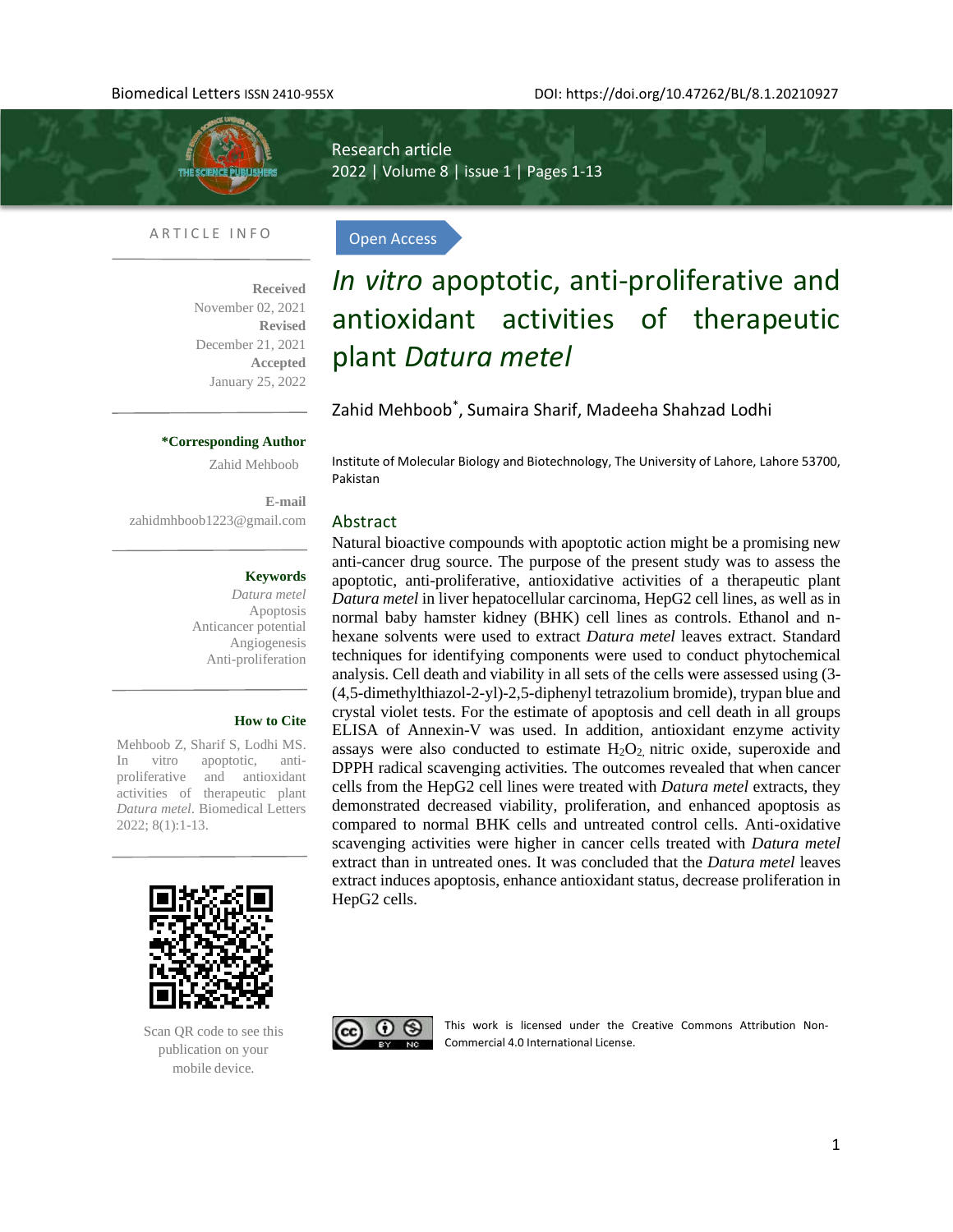# **Introduction**

Herbal plants are widely utilized in traditional medicine due to their various medicinal qualities, piquing researchers' interest in learning more about them [1]. According to the WHO, different versions of these herbal medicines have become the most frequent source of basic health care for around 75-80 percent of the world's population [2]. Medicinal plants are a valuable source of essential phytochemicals with diverse pharmacological actions. Furthermore, as compared to medications made synthetically, therapeutic compounds derived from medicinal plants are generally safe and cost-effective. As a result, there is a pressing need to concentrate on medications made from natural plants, which are affordable, safe, and effective [3].

Plants generate various secondary metabolites, which are a major source of many pharmacological medicines with hepatoprotective, antibacterial, antiviral, nephroprotective, anti-asthmatic, antipyretic, analgesic, and anticancer effects [4]. Cancer is a new illness with a rapidly increasing global prevalence, characterized by unregulated cell proliferation and poor apoptotic activity. Apoptosis is a type of cell death that occurs when a cell is designed to die. Apoptosis is important in cancer because it inhibits the growth of cancerous cells [5]. Many chemotherapeutic drugs are now accessible for the cure and control of cancer, thanks to significant breakthroughs in cancer treatment. These compounds are extremely effective, although they have several drawbacks, such as multiple drug resistance and nonspecificity [6]. More than three thousand plant species had been reported to cure cancer, and approximately thirty plant-derived chemicals have been identified and evaluated in clinical trials of cancer [7]. Because of the low toxicity and simple availability compared to chemotherapy, these plant-derived chemicals have been at the forefront as essential components of anticancer treatments for a long time and played a dynamic role in the treatment of cancer [8]. Plant chemicals are easily given orally as patient's food intake part. Plant-derived chemicals are typically nontoxic and more tolerated to normal human cells [9]. *Datura metel* is a medicinal plant with a long history in medicine and is considered to work as an antioxidant, apoptotic, and anti-proliferative agent [10]. *Datura metel* L. is an important therapeutically active [genus](https://en.wikipedia.org/wiki/Genus) of family [Solanaceae.](https://en.wikipedia.org/wiki/Solanaceae) Datura metel, also known as Indian Thornapple, Hindu Datura,[3] or Metel in Europe and Devil's Trumpet or Angel's Trumpet in the United States, is a shrub-like annual (zones 5-7) or short-lived, shrubby perennial (zones 8- 10). *Datura metel* has been naturalized in all the world's warmer climates, particularly in India, where it is known by the old Sanskrit-derived Hindi name (Dhatra), from which the genus name Datura is derived. The plant is grown all over the world as a decorative and for its therapeutic benefits, which are attributable to tropane alkaloid concentration (like in all Datura species). This plant was shown to possess varied array of pharmacological activity, including hyperlipidemia, hypoglycemia, and prevention of stomach ulcers, neuroprotective, and emollient, benefits via anti-inflammatory and anti-oxidant and antiviral and antibacterial properties. It also has a therapeutic and preventive impact in the case of diabetes [11].

Several animal model-based results relating to the *Datura metel* plant have proven pharmacological efficacy and safety which opened a new window for new treatments related to the human health. Because of its various pharmacological and traditional *D. metel* has been identified as a pharmacologically significant species [7, 12]. However, more sophisticated in vivo plus in vitro investigations are needed to determine the precise pharmacological processes and the foundation of therapeutic usefulness.

The present study was intended to evaluate apoptotic, anti-proliferative, and antioxidative effects of *Datura metel* plant extract on HepG2 cell lines. Because no such properties of this plant have previously been reported, our findings here might be a source of knowledge for future research. The current work was aimed to demonstrate targeted therapy using *Datura metel* plant extract for the treatment of cancer cell lines by inhibiting proliferation in HepG2 cells, as well as inducing oxidative stress and apoptosis.

# **Materials and Methods**

# *Extract Preparation*

Leaves of the understudied medicinal plant *Datura metel* were collected from the Biotechnology Lab of the Institute of Molecular Biology and Biotechnology, The University of Lahore Pakistan. Leaves were crushed and turned into a fine powder using dried samples. For the extraction of plant extract, the cold maceration method was employed, in which 400g of plant leaves material was employed in a stoppered container with 1000ml of ethanol and n-hexane solvent maintained in a shaker for 7 days set at RM (room temperature). These extracts were lyophilized, and stock solutions were made by dissolving 20 mg of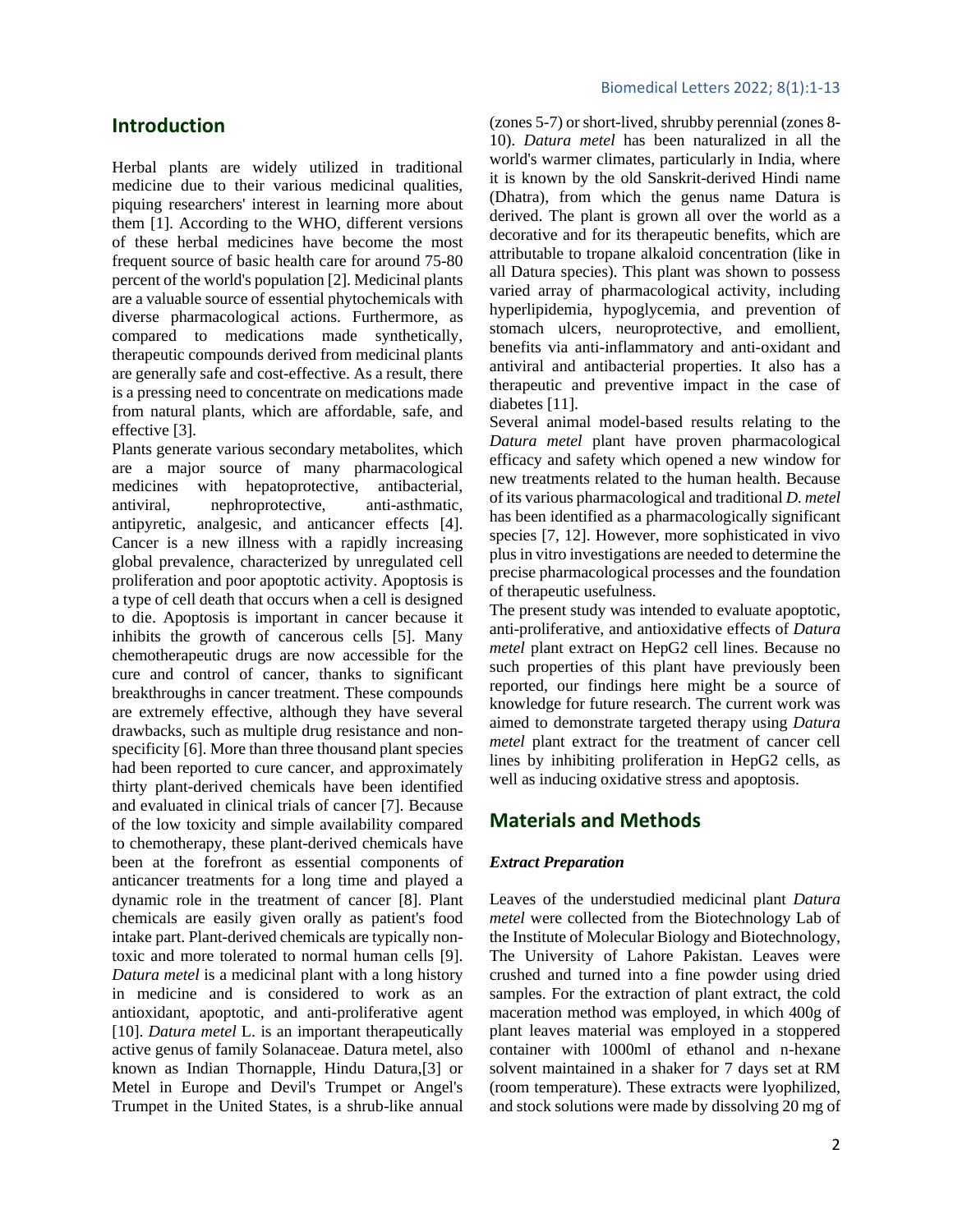plant extracts in 1ml methanol. The percentage yield of the extract was calculated as follows % Extraction yield  $=$   $(W1x100)/W2$  $W1$  = weight after lyophilization of solvent from the extract W2 = Plant extract weight in powder form

# *Phytochemical analysis*

Standard techniques for identifying components were used to conduct phytochemical analysis including percentage yield, retention time, and area sum percent of bioactive compounds of plant extracts.

# *Estimation of tannins*

The total tannins in plants were estimated using with Folin-Ciocalteu assay used by Kavitha et al [13].

# *Estimation of phenolic compound*

The phenolic compounds in the extract were assessed by the method of Khatoon et al [14].

# *Estimation of total flavonoids*

The total flavonoid contents were estimated by using the colorimetric method involving aluminum chloride reported by Pękal and Pyrzynska [15].

# *Cell lines*

HepG2 and BHK cell lines were acquired from The University of Lahore's cell culture facility. Cryovials containing liquid nitrogen were used to maintain these cell lines. Cryovials were resurrected and processed for the next step of culturing.

# *Cell line culturing*

The cryovials (acquired from liquid nitrogen) were defrosted. In a culture flask, the HepG2 cancer cell line and BHK normal cell line was grown in DMEM-HG media with 10% FBS (fetal bovine serum), streptomycin, and penicillin added. Sub-culture was added to the cultivated HepG2 and BHK cells after they reached 70-80% confluence. The cells adhering to the culturing flask were then rinsed with 1X PBS (phosphate buffer saline) and treated with trypsin-EDTA till their removal from the surface of the flask. Observing the flask under the inverted microscope confirmed the cells' separation. FBS (few drops) were added to the flask with continuous stirring. The mix was then centrifuged for 5 minutes at 2000 rpm. After centrifugation, the supernatant was removed followed by the resuspension of the pellet.

# *Treatment with plant extracts*

HepG2 and BHK cells were cultured in 96 well plates for IC50 values, cell viability, and muse analysis on 6 well plates. Three groups were formed from each cell line. One group of each was not given any treatment and was designated as UT-HG for HepG2 untreated cell line and, UT-BHK for BHK untreated cell line. The remaining two groups of each cell line were designated as T-HG-DE (HepG2 treated with *Datura metel* ethanol extract) and T-HG-DH (HepG2 treated with *Datura metel* n-hexane extract). Similarly, T-BHK-DE (BHK cell line treated with *Datura metel*  ethanol extract) and T-BHK-DH (BHK cell line treated with *Datura metel* n-hexane extract). Each cell line was treated with plant extract at concentrations of (**10,25, 50,100,200ug/mL**) in DMEM. Treatment was given to cultured cells for 24 hours. The IC50 was calculated using cells (post-treated) in plates of 96 wells after 24 hours. The standard anti-cancer medication was cisplatin. Similarly, trypan blue and crystal violet assays were executed on cells (posttreated) from plates of 96 wells. These distinctive viability assays were assessed by utilizing Graph-Pad Prism 6 to determine the half-maximal inhibitory (IC50) values.

# *Cell viability assays*

MTT assay was accomplished by following an already established protocol Maqbool et al [16]. In brief, Datura *metel* plant ethanol and n-hexane extracts were applied in increasing concentrations (10, 25, 50, 100, 200ug/mL) on HepG2 liver cell line and BHK cell lines *via* MTT (3-(4,5-dimethylthiazol-2-yl)-2,5 diphenyl tetrazolium bromide) assay on plates of 96 wells for 72 h. A PBS (phosphate buffer saline) was used to wash the cell's monolayer. Samples without extracts served as control. Besides, it was incubated in a 100 µL complete medium having 25 µL MTT solution for 2 h. In living cells, Tetrazolium was converted to formazan (purple color) which was later solubilized with DMSO (dimethyl sulphoxide), the absorbance of which was taken at 570 nm.

#### *Trypan blue assay*

Trypan blue was used as an inhibitor of live and dead cells to assess cell viability. The cells of different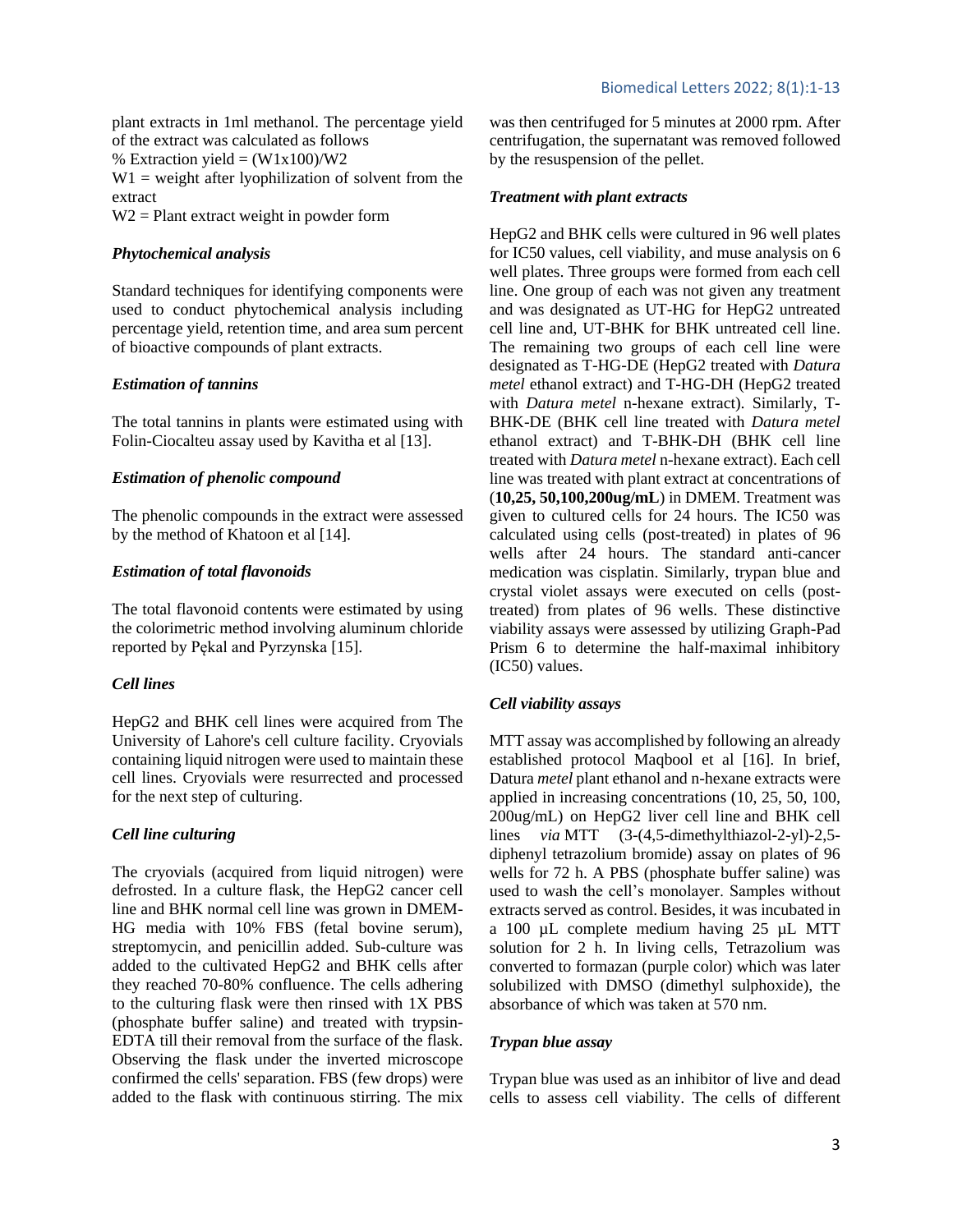experimental groups were washed three times by using PBS, thereby incubating in trypan blue (Invitrogen Inc., USA) for fifteen minutes. Then the washing of the cells was performed 3 times by using PBS and were detected under the microscope. The cells which were stained with trypan blue were taken as dead. Viable cells percentage was intended as follows

Viable cells (%) =  $1.00$  – (Number of blue cells  $\div$ Number of total cells)  $\times$  100

Viable cells/mL of culture were calculated as follows by employing a dilution factor.

Number of viable cells  $\times$  10<sup>4</sup>  $\times$  1.1 = cells/mL culture

# *Crystal violet assay*

Cell viability was assessed also by employing crystal violet staining in BHK and HepG2 cells. The method was led in 96-well plates. The secretome was removed from the wells of the plate, and the cells were rinsed with PBS. Following cleaning, the wells were painted with 0.1 percent crystal violet mixed with 2 percent ethanol in such a way that the whole surface was coated. It was then incubated for 15 minutes at room temperature. The dye was properly removed, and wells were thoroughly cleaned to ensure that cells did not rise away from the well. Then, to solubilize the stain, 100l of 1% SDS was applied to each well and allowed for 5-10 minutes. Finally, absorbance was measured on a microtiter plate at 595nm.

# *Muse analysis*

The  $IC_{50}$  value of plant extracts was applied on HepG2 cells which were cultured in 6 well plates through Annexin V kit (Cat. No MCH100105) of Thermo Fisher offering fluorescent annexin V conjugates as standalone reagents by utilizing the Muse™ cell automated analyzer (Merck-Millipore). After treatment, the cells were centrifuged for five minutes at 2000 rpm. The supernatant was disposed of followed by pellet desolation in Annexin v reagent for 20 minutes and then cells were counted.

# *Evaluation of anti-oxidative activity*

The antioxidant potential of the extracts of the plant was used to determine the DPPH scavenging capacity by using the method reported by Martins et al [17]. A DPPH solution (1 mM) was primed in 99.5% methanol. Butyl hydroxyl anisole standards with 50 ppm concentration or 1ml samples of 10 mg/mL were mixed with DPPH solution of 250 µL which was then incubated in the dark for thirty minutes at RM (room temperature). Absorbance was taken then at 517 nm in a SpectraMax (Molecular Devices, USA) 190 Microplate-reader. For blank methanol was used. The DPPH free radical inhibition percentage was computed as:

% Inhibition =  $(Absblank - Abssample)/(Absblank) \times 100$ 

# *Nitric Oxide scavenging assay*

Nitric oxide scavenging potential of selected medicinal plant extracts was using sodium nitroprusside according to Vishwakarma et al [18].

# *Hydrogen Per-oxide scavenging assay*

The  $H_2O_2$  scavenging properties of plant extracts were estimated by a method reported by Wu et al [19].

# *Superoxide Dismutase (SOD) activity*

SOD activity was performed based on the NBT (Nitroblue tetrazolium test) method reported by Abid et al [5].

### *Statistical Analysis*

All the data of photochemistry and trial groups were presented as mean ± SEM. One-way ANOVA and ttest were employed to compare group means at a 0.05 level of significance. Graph pad prism 9.1.2 software was used for the analysis.

# **Results**

The outcomes of the current study were analyzed in two steps. In the first step different bioactive compounds of *Datura metel* were analyzed in ethanol and n-hexane solvent with the determination of percentage yield and mean retention time and area sum percentage of different phytochemicals extracted from *Datura metel*. In the second step overall apoptotic, anti-proliferative, and cytotoxic effects with antioxidative activities of *Datura metel* ethanol and n-hexane extracts with these bioactive compounds were evaluated in vitro by using HepG2 and BHK cell lines.

# *Evaluation of bioactive compounds of Datura metel extracts*

The extraction results revealed that ethanol and nhexane solvents extracted *Datura metel* plant bioactive compounds in varying amounts. Because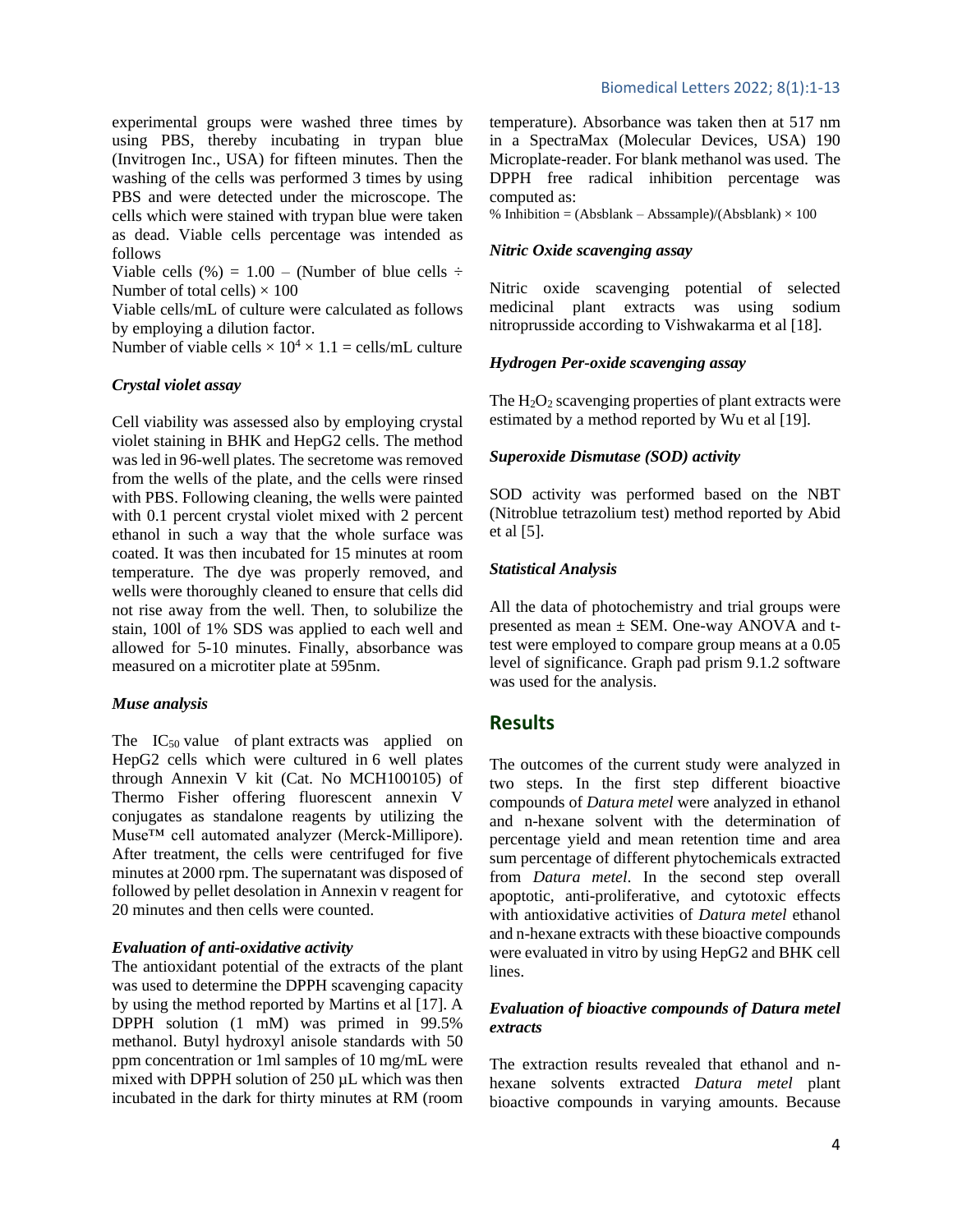each compound of the plant has a different chemical nature, its solubility in a particular solvent varies.

# *Percentage yield*

The percentage yield of the plant under investigation demonstrated that the n-hexane solvent has a highpotential source of phytochemicals as compared to the ethanol solvent. The percentage yield in n-hexane extract was 4.657±0.02963 and in ethanol extract, it was 4.250±0.02887 (Table 1). Significant difference  $(t = 9.831, p = 0.0006 < 0.05)$  in percentage yield of plant extract was observed between ethanol (Brown colored) and n-hexane (Yellow colored) extracts (**Table 1, Fig. 1**).

# *Evaluation of phytochemicals obtained in ethanol and n-hexane extract of the plant*

The mean concentration of seven classes of phytochemicals, flavonoids, tannins, phenol, hydrocarbons, fatty acids, lipids, and aldehyde in ethanol and n-hexane extracts are shown in **Table 2**. The mean concentration of flavonoids, tannins,

# Biomedical Letters 2022; 8(1):1-13

phenol, fatty acids, and lipids was high in n-hexane extract as compared to the ethanol extract. The difference was significant statistically,  $(p<0.05)$  for these classes of phytochemicals while the mean concentration difference of hydrocarbon and aldehyde class of phytochemicals measured in ethanol and nhexane extract was statistically insignificant (p>0.05).

# *Mean retention time and area sum % of phytochemicals*

The mean retention time (RT) and area sum % (ASP) of seven classes of phytochemicals are presented in **Table 3a**. The mean RT and ASP of the tannins class were greater than any other class of phytochemicals.

ANOVA was applied to check the equality of means for retention time and area sum % for the class of phytochemicals. The differences were statistically significant in mean retention time (F=19.28, p=0.000<0.05), but the differences between means of area sum % for the class of phytochemicals were statistically insignificant,  $(F=2.55, p=0.061 > 0.05)$ (**Table 3b**).

**Table 1:** Percentage Yield of *Datura Metel* Ethanol and n-Hexane Extract

| Extract  | $\text{Color}$ | Recovery $(g)$ W1 | Recovery $(g)$ W2 | Percentage yield (%)<br>$\pm$ SEM | t-Value | p- value  |
|----------|----------------|-------------------|-------------------|-----------------------------------|---------|-----------|
| Ethanol  | Brown          | 20                | 450               | $4.250 \pm 0.02887$               | 9.831,  | $0.0006*$ |
| n-hexane | Yellow         | n n<br>∠∠         | 478               | $4.657 \pm 0.02963$               |         |           |

\*Significant value p<0.05

| Table 2: Comparative Evaluation of Concentration of Different Bioactive Compounds in Ethanol and n-hexane Extracts |  |
|--------------------------------------------------------------------------------------------------------------------|--|
|--------------------------------------------------------------------------------------------------------------------|--|

| <b>Bioactive compounds</b> | <b>Ethanol Extract</b> | n-hexane Extract    | p- value |
|----------------------------|------------------------|---------------------|----------|
| Flavonoids                 | $3.45 \pm 0.36$        | $4.31 \pm 0.05$     | $0.004*$ |
| <b>Tannins</b>             | $601.00 \pm 213.62$    | $323.50 \pm 152.99$ | $.000*$  |
| Phenol                     | $12.71 \pm 4.72$       | $14.55 \pm 5.13$    | $.004*$  |
| Hydrocarbons               | $118.12\pm 65.98$      | $116.21 \pm 62.21$  | 0.238    |
| Aromatic hydrocarbons      | 102.90±45.24           | $103.91 \pm 46.43$  | 0.760    |
| Fatty Acids                | 189.45±72.91           | $300.61 \pm 142.82$ | $.000*$  |
| <b>Fatty Acid Esters</b>   | 188.75±72.71           | $302.27 \pm 145.45$ | $.000*$  |
| Derived Lipids             | $152.77 \pm 55.61$     | $275.23 \pm 136.44$ | $.000*$  |
| Terpenoids                 | $282.21 \pm 68.72$     | $356.46 \pm 176.55$ | $.002*$  |
| Aldehyde                   | 130.76±56.12           | $122.41\pm 66$      | 0.079    |

\*Significant value p<0.05

| Table 3a: Mean retention time and area sum % of different classes of phytochemicals |  |  |
|-------------------------------------------------------------------------------------|--|--|
|-------------------------------------------------------------------------------------|--|--|

| <b>Class of Phytochemicals</b> | Retention Time (RT) (Mean±SEM) | Area Sum % (ASP) (Mean±SEM) |
|--------------------------------|--------------------------------|-----------------------------|
| Flavonoids                     | $5.21 \pm 1.23$                | $.12 \pm 0.14$              |
| Tannins                        | 79.24±9.88                     | $9.72 \pm 6.11$             |
| Phenol                         | $9.29 \pm 1.82$                | $0.21 \pm 0.06$             |
| Hydrocarbons                   | $11.91 \pm 6.95$               | $0.12 \pm 0.07$             |
| Aromatic hydrocarbons          | $7.11 \pm 1.90$                | $0.11 \pm 0.13$             |
| <b>Fatty Acids</b>             | $49.26 \pm 2.58$               | $9.64 \pm 9.54$             |
| <b>Fatty Acid Esters</b>       | $49.15\pm4.95$                 | $2.63 \pm 3.56$             |
| Derived Lipids                 | $40.45 \pm 42.12$              | $1.01 \pm 1.08$             |
| Terpenoids                     | 74.58±9.76                     | $9.42 \pm 6.95$             |
| Aldehyde                       | $18.36 \pm 0.58$               | $0.19 \pm 0.03$             |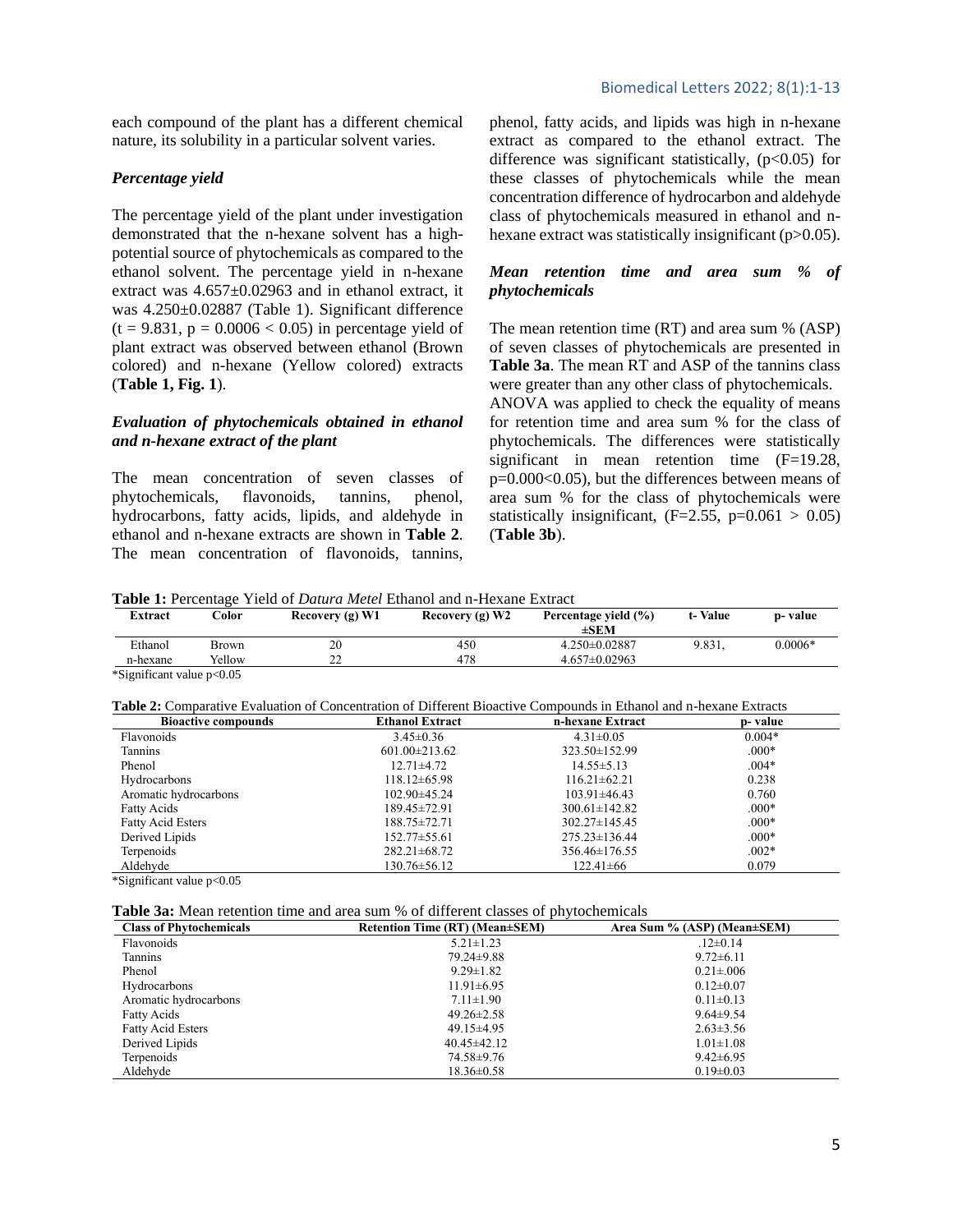#### *Evaluation of cytotoxicity level of Datura metel*

The MTT test was used as a reliable and easy technique for measuring cell cytotoxicity. Figure 2 depicts a plot of cytotoxicity as a percentage (%) viability of cells vs different concentrations (10, 25, 50, 100, and 200ug/ml) of *Datura metel* ethanol and n-hexane extracts. It was observed that both the extracts, for the most concentrations demonstrated a dose-dependent mode of cytotoxicity in the HepG2 cell line. It was revealed from the outcomes that ethanol extract has significantly high cytotoxicity on 50, 100, and 200ug/ml concentrations while n-hexane extract showed significant cytotoxicity started from a low concentration level of 25ug/ml to the maximum concentration level of 200ug/ml.

The IC50 values obtained for both the extracts are presented in Table 4. The IC50 value obtained for ethanol extract was 98.78±5.77 while the obtained IC50 value for n-hexane extract was 97.26±5.34. A significant difference in obtained IC50 values of ethanol and n-hexane extracts was observed (F=65.22,  $p=0.0001<0.05$ . Less IC50 value reveals more cytotoxicity as the extract has maximum inhibitory potential at even less concentration. The outcomes revealed a high cytotoxicity level of n-hexane extract (less IC50 value) as compared to ethanol extract for which a high IC50 value was obtained. These IC50 values were utilized for further experimentation.

# *Evaluation of Datura metel plant extract on cell viability*

HepG2 cancer cell line and BHK normal cell line was treated with an IC50 value of each extract determined by MTT test to assess the effect of *Datura metel*  extracts on cell survival of HepG2, and BHK cell lines. Trypan blue and crystal violet assays were used to determine cell viability after incubation.

# *Evaluation of cell viability via trypan blue assay*

In treated HepG2 cells with *Datura metel* extracts, a significantly higher number  $(F=1084, p=0.000<0.05)$ 

of dead cells and a significantly lower number of viable cells were found compared to untreated HepG2 cells (**Fig. 3A**). Mean Percentage of dead cells in UT-HG: untreated HepG2 cell line was 11±0.6667 while in treated groups T-HG-DE: HepG2with *D. metel*  ethanol extract and T-HG-DH: HepG2 with *D*. *metel*  N-hexane extract mean percentage of dead cells observed was  $50\pm0.8819$  and  $53\pm0.5774$  respectively (**Table 5**).

In normal cell lines BHK, there were fewer dead cells than HepG2 treated cells (**Fig. 3B**), showing that *Datura metel* extracts had no adverse effects on normal cells. In an untreated group of BHK cell line (UT-BHK) mean percentage of dead cells was 15±0.5774 while in the treated group it was 16±0.3333 and 19±0.6667 recorded for T-BHK-DE: BHK with *D. metel* ethanol extract and T-BHK-DH: BHK with *D*. *metel* N-hexane extract groups respectively. A statistically insignificant difference in the mean dead cells % was observed in treated and untreated groups of BHK cell line (F=4.200, p=0.07>0.05) (**Table 5, Fig. 3B**).



**Fig. 1:** Percentage yield of ethanol and n-hexane extract of *Datura metel.* The comparison revealed a significant difference in percentage yield of plant extract in ethanol and n-hexane*.*

**Table 3b:** Analysis of Variance for RT and ASP for Different Classes of Phytochemicals

| Variable       | Variation               | Sum of square | D.F | <b>Mean Square</b> |       | p-value  |  |
|----------------|-------------------------|---------------|-----|--------------------|-------|----------|--|
|                | Between Groups          | 13299.27      |     | 2216.55            |       |          |  |
| Retention time | Within Groups           | 2413.74       | 21  | 114.94             | 19.28 | $0.000*$ |  |
|                | Total                   | 15713.01      | 27  |                    |       |          |  |
| Area sum %     | Between Groups          | 486.12        |     | 81.02              |       |          |  |
|                | Within Groups<br>665.22 |               | 21  |                    | 2.55  | 0.061    |  |
|                | Total                   | 1151.34       | 27  | 31.67              |       |          |  |

\*Significant value p<0.05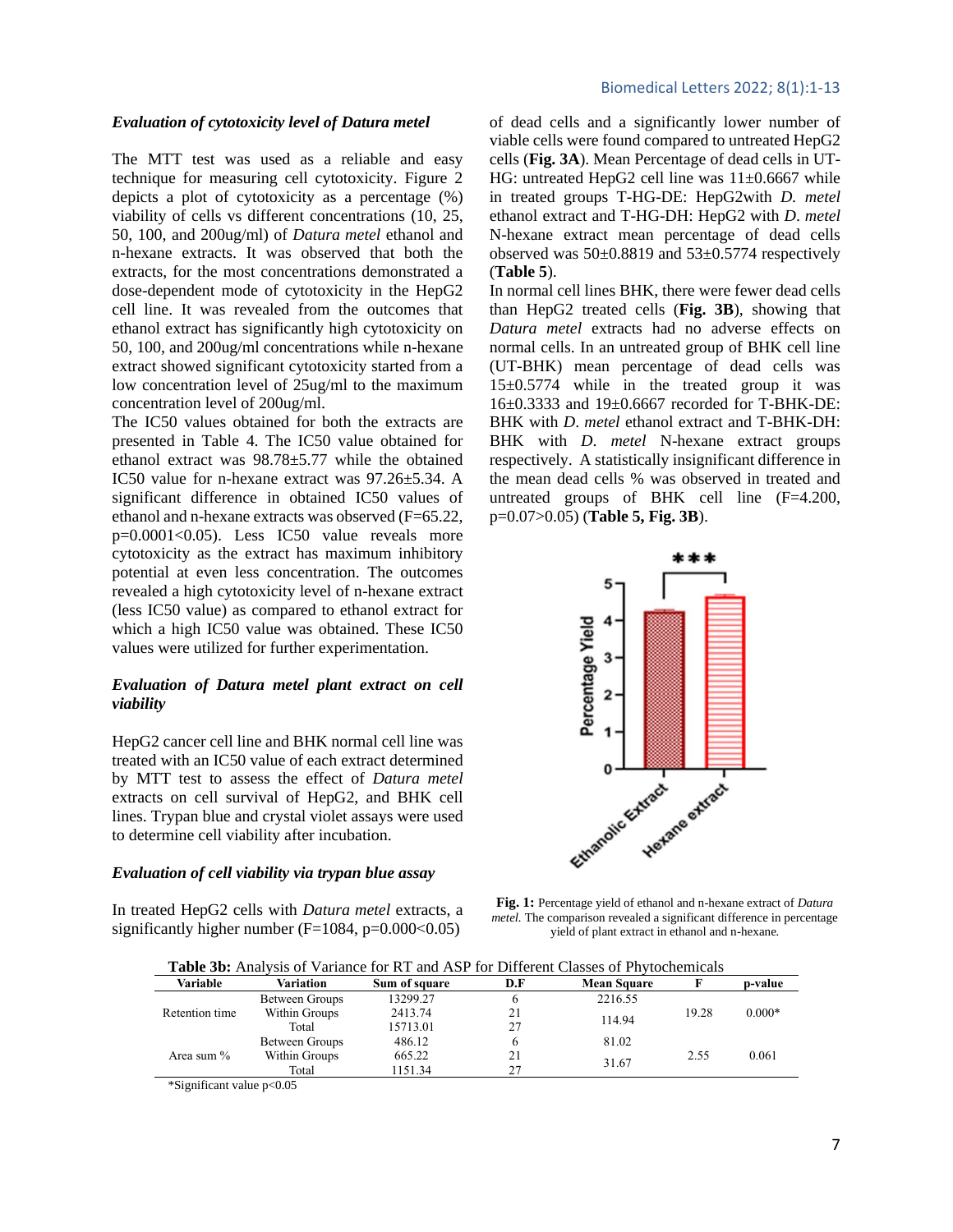#### *Evaluation of cell viability via crystal violet staining*

Cell viability estimation via crystal violet staining revealed a significantly higher number (F=9293, p=0.0004<0.05) of dead cells in treated HepG2 cells with *Datura metel* extracts (Figure 4A). Mean Percentage of dead cells in UT-HG: untreated HepG2 cell line was  $0.8\pm0.05774$  while in treated groups T-HG-DE: HepG2 with *D. metel* ethanol extract and T-HG-DH: HepG2 with *D*. *metel* N-hexane extract mean percentage of dead cells observed was 0.4±0.02887 and 0.37±0.01202 respectively (**Table 6**).

In normal cell lines BHK, fewer dead cells than HepG2 treated cells were obtained (**Fig. 4B**), which depicts that *Datura metel* extracts had no adverse effects on normal cells. In the untreated group of BHK cell line (UT-BHK) mean percentage of dead cells was 0.83±0.08819 while in the treated group it was 0.76±0.03333 and 0.77±0.01528 recorded for T-BHK-DE: BHK with *D. metel* ethanol extract and T-BHK-DH: BHK with *D. metel* extract groups respectively (Table 5). A statistically insignificant difference in mean %age of dead cells was observed in treated and untreated groups of BHK cell line (F=0.4641, p=0.65>0.05) (**Table 6, Fig. 4B**).

**Table 4:** Cytotoxicity level of *Datura metel* ethanol and n-hexane extracts

| <b>Cell Line Groups</b> | Samples                                         | IC50 Values (ug/ml) $(\pm$ SEM) |       | p-value   |
|-------------------------|-------------------------------------------------|---------------------------------|-------|-----------|
| T-HG-DE                 | Treated HepG2 with ethanol extract              | 98.78±5.77                      |       |           |
| T-HG-DH                 | Treated HenG <sub>2</sub> with n-hexane extract | $97.26 \pm 5.34$                | 65.22 | $0.0001*$ |
| $201 - 10$              |                                                 |                                 |       |           |





HG-DE (HepG2 cell line treated with ethanol extract of *Datura metel.* T-HG-DH (HepG2 cell line treated with n-hexane extract of *Datura metel.*  (A) Evaluation of cytotoxicity induced in HepG2 cells treated with different concentrations of *Datura metel.* ethanol extract (10ug/ml, 25ug/ml, 50ug/ml, 100ug/ml and 200ug/ml). (a) IC50 values of different concentrations of *Datura metel.* ethanol extract. (B) Evaluation of cytotoxicity induced in HepG2 cells treated with different concentrations of *Datura metel.* extract in n-hexane (10ug/ml, 25ug/ml, 50ug/ml, 100ug/ml and 200ug/ml). (b) IC50 values of different concentrations of *Datura Metel* extract in n-n-hexane.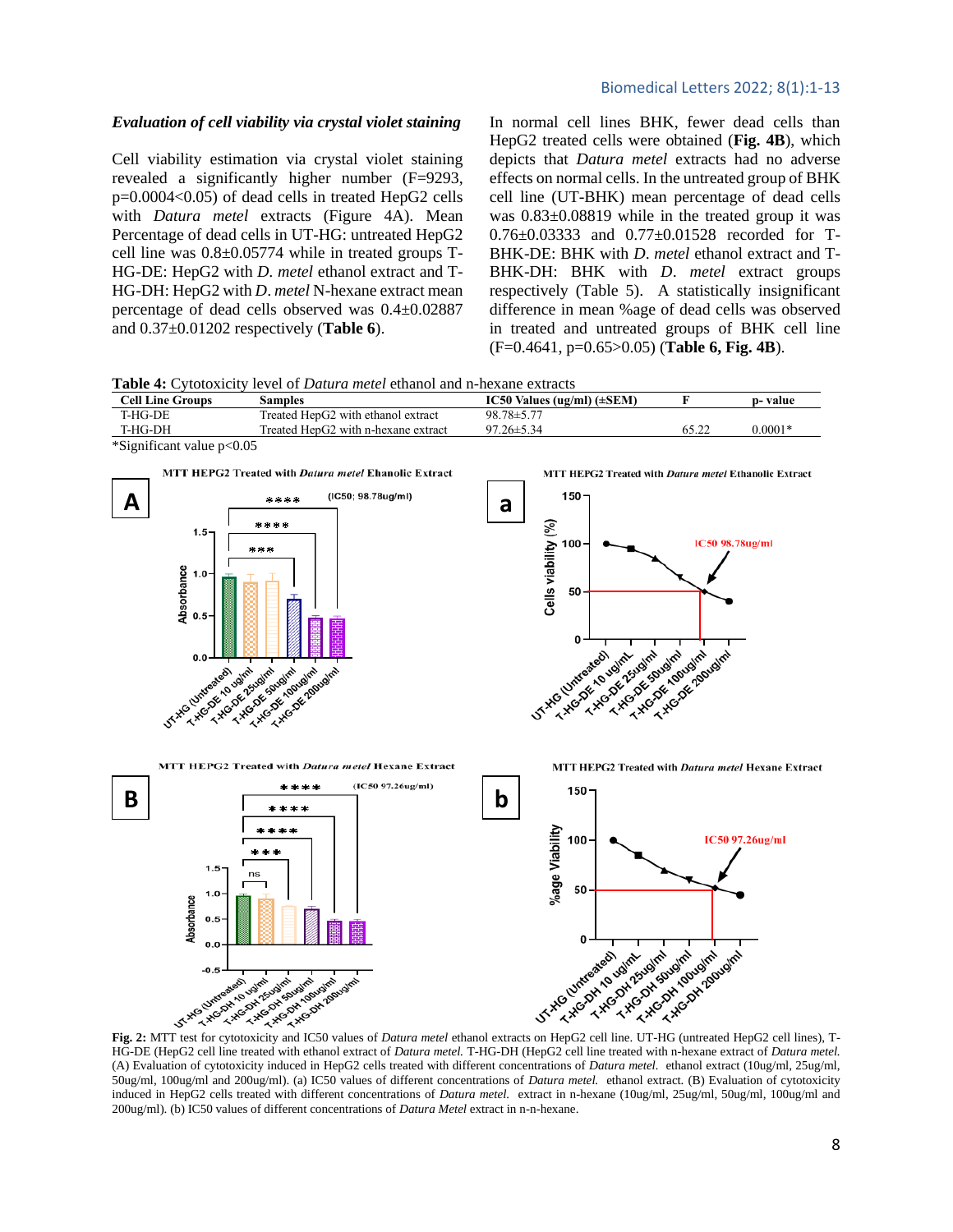Evaluation of BHK Cell Viability via Trypan Blue Assay

| <b>Groups</b><br>(HepG2 cell<br>lines) | Dead cell $(\% )$<br>values $(\pm SEM)$ |      | <b>p-Value</b> | Groups (BHK cell lines) | Dead cell (%) values<br>$(\pm$ SEM |       | p-Value   |
|----------------------------------------|-----------------------------------------|------|----------------|-------------------------|------------------------------------|-------|-----------|
| UT-HG-                                 | $1\pm 0.6667$                           |      |                | UT-BHK                  | $15+0.5774$                        |       |           |
| T-HG-DE                                | $50\pm0.8819$                           |      |                | T-BHK-DE                | $16\pm0.3333$                      |       |           |
| T-HG-DH                                | $53 \pm 0.5774$                         | 1084 | $0.000*$       | T-BHK-DH                | 19±0.6667                          | 4.200 | $_{0.07}$ |

**Table 5:** Evaluation of cell viability via trypan blue assay

UT-HG: untreated HepG2 cell lines; T-BHK: untreated BHK cell lines; T-HG-DE: HepG2 with *D*. *metel* ethanol extract T-BHK-DE: BHK with *D*. *metel* ethanol extract; T-HG-DH: HepG2 with *D*. *metel* N-hexane extract T-BHK-DH: BHK with *D*. *metel* n-hexane extract \*Significant value p<0.05

#### Evaluation of HEPG2 Cell Viability via Trypan Blue Assay



cell line treated with ethanol extract of *Datura metel).* T-HG-DH (HepG2 cell line treated with n-hexane extract of *Datura metel).* UT-BHK (untreated BHK normal cell lines), T-BHK-DE (BHK normal cell line treated with ethanol extract of *Datura metel).* T-BHK-DH (BHK normal cell line treated with n-hexane extract of *Datura metel).* (A) Representation of HepG2 cell viability (B) Representation of BHK cell viability.

#### **Table 6:** Evaluation of Cell Viability via Crystal Violet Staining

| Groups<br>(HepG2 cell lines) | Abs<br>values<br>$(\pm$ SEM $)$ |       | <b>p-Value</b> | Groups (BHK cell lines) | Abs<br>values<br>$(\pm$ SEM $)$ |        | p-Value |
|------------------------------|---------------------------------|-------|----------------|-------------------------|---------------------------------|--------|---------|
| UT-HG                        | $0.8 \pm 0.05774$               |       |                | UT-BHK                  | $0.83 \pm 0.08819$              |        |         |
| T-HG-DE                      | $0.4 \pm 0.02887$               |       |                | <b>T-BHK-DE</b>         | $0.76 \pm 0.03333$              |        |         |
| T-HG-DH                      | $0.37\pm0.01202$                | 39.40 | $0.0004*$      | T-BHK-DH                | $0.77 \pm 0.01528$              | 0.4641 | 0.65    |

UT-HG: untreated HepG2cell lines; UT-HG: untreated BHK cell lines; T-HG-DE: HepG2 with *D*. *metel* ethanol extract; T-BHK-DE: BHK with *D*. *metel* ethanol extract; T-HG-DH: HepG2 with *D. metel* n-hexane extract; T-BHK-DH: BHK with *D*. *metel* n-n-hexane extract \*Significant value p<0.05

Evaluation of HEPG2 Cell Viability via Crystal Violet Staining





**Fig. 4:** Evaluation of cell viability via crystal violet assay. UT-HG (untreated HepG2 cell lines), T-HG-DE (HepG2 cell line treated with ethanol extract of *Datura metel).* T-HG-DH (HepG2 cell line treated with n-hexane extract of *Datura metel),* UT-BHK (untreated BHK normal cell lines), T-BHK-DE (BHK normal cell line treated with ethanol extract of *Datura metel),* T-BHK-DH (BHK normal cell line treated with n-hexane extract of *Datura metel).* (A) Representation of HepG2 cell viability (B) Representation of BHK cell viability.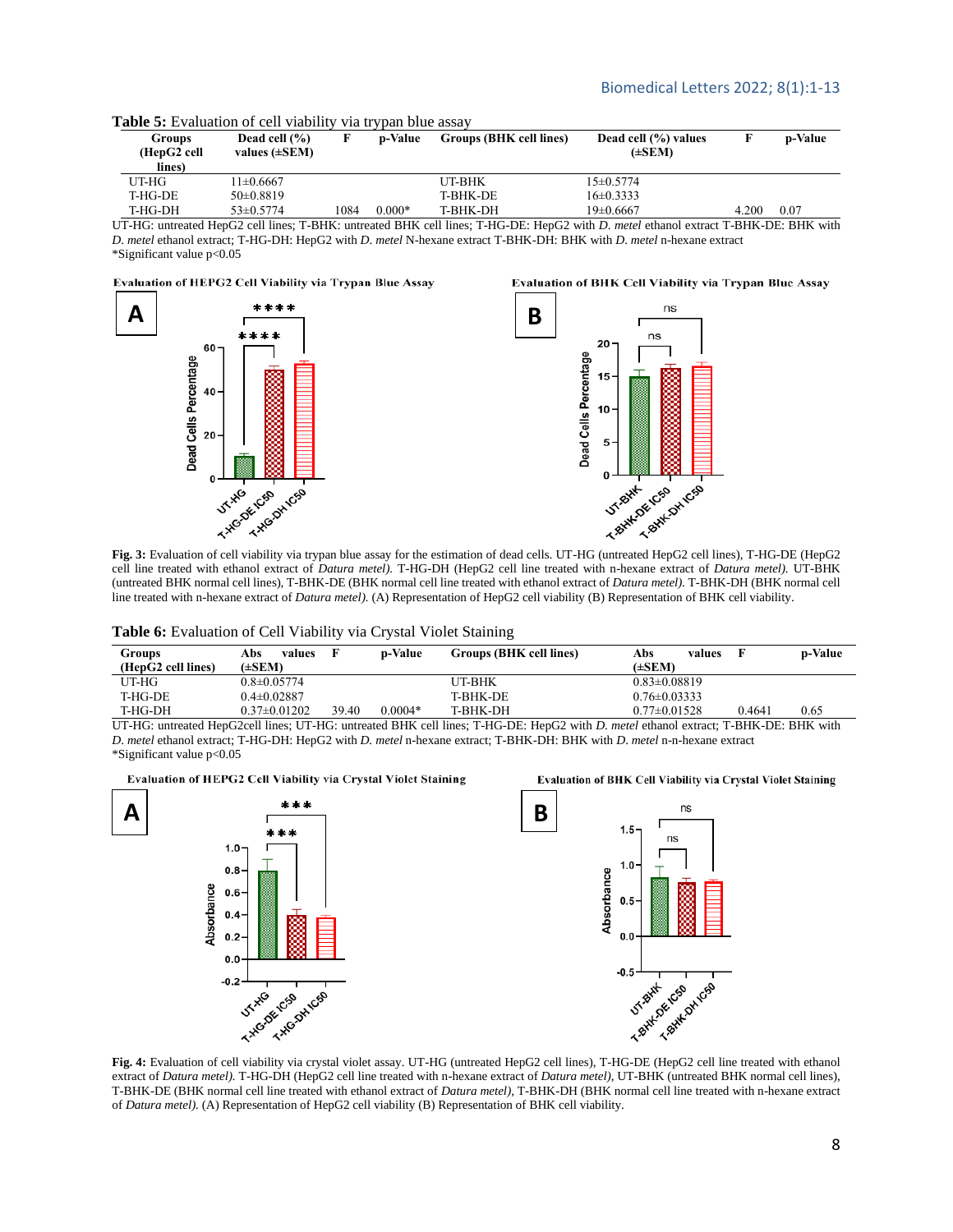# *Evaluation of apoptotic effect of Datura metel plant extracts*

Using an annexin-V reagent of the kit the degree of apoptosis was assessed. The results demonstrated that *Datura metel Plant* Extracts (ethanol and n-n-hexane) treated groups, T-HG-DE and T-HG-DH displayed a significantly high percentage of late apoptosis and subsequently more dead cells as compared to control untreated group UT-HG. The percentage of initial live cells in the untreated group UT-HG was 80.20%. Early apoptosis was 14.65%, the percentage of late apoptosis was 5.00% and the dead cell percentage recorded for this group was 0.15% (Figure 5A) after incubation time. Percentage viability results of the T-HG-DE group treated with ethanol extract of the plant showed 27.25% live cells with early and late apoptosis of 0.30% and 19.15%

respectively (**Fig. 5B**). A significantly high percentage of dead cells, 53.30% was observed in this group. Live cells percentage recorded for the T-HG-DH group treated with n-hexane extract of the plant was 27.50% with early and late apoptosis of 0.25% and 16.10% respectively. The percentage of dead cells recorded for this group was 56.35% (**Fig. 5C**). Significantly high  $(F=1068, p=0.0001<0.05)$ percentage of late apoptosis and dead cells was obtained in both the treated groups as compared to the untreated group. It was also revealed from the outcomes that the number of dead cells and percentage of late apoptosis was higher under n-hexane extract treatment as compared to the treatment with ethane extract but the difference in the percentage of late apoptosis and dead cells was insignificant among these two treated groups  $(F=4.4221, p=0.721>0.05)$ (**Table 7**).

**Table 7:** Evaluation of apoptotic activity of ethanol and n-hexane extract for HepG2 cell line.

| Groups      |                   | F                         | p-value                     |                                |        |           |
|-------------|-------------------|---------------------------|-----------------------------|--------------------------------|--------|-----------|
| (HepG2)     | Live<br>cells     | Early<br><b>Apoptosis</b> | Late apoptosis $\% \pm SEM$ | Dead cells $\% \pm \text{SEM}$ |        |           |
| cell lines) | $\% \pm$ SEM      | $\% \pm$ SEM              |                             |                                |        |           |
| UT-HG-      | $80.20 \pm 0.011$ | $14.65 \pm 0.056$         | $5.00 \pm 0.022$            | $0.15 \pm 0.006$               | 1068   | $0.0001*$ |
| T-HG-DE     | $27.25 \pm 0.021$ | $0.30 \pm 0.043$          | $19.15 \pm 0.038$           | $53.30 \pm 0.028$              |        |           |
| T-HG-DH     | $27.50 \pm 0.030$ | $0.25 \pm 0.052$          | $16.10\pm0.0332$            | $56.35 \pm 0.044$              | 4.4221 | 0.721     |

UT-HG: untreated HepG2 cell lines; T-HG-DE: HepG2 with *D*.*metel* ethanol extract; T-HG-DH: HepG2 with *D*.*metel* n-n-hexaneextract \*Significant value p<0.05



**Fig. 5:** Evaluation of Apoptotic effect of *Datura metel plant* extracts. UT-HG (untreated HepG2 cell lines), T-HG-DE (HepG2 cell line treated with ethanol extract of *Datura metel).* T-HG-DH (HepG2 cell line treated with n-hexane extract of *Datura metel).* (**A**) Level of apoptosis in untreated control HepG2 cell line (**B**) Level of apoptosis in HepG2 cell line treated with ethanol extract of *Datura metel*. (**C**) Level of apoptosis in HepG2 cell line treated with n-hexane extract of *Datura metel.*

# *Evaluation of in vitro antioxidant activity of ethanol and n-n-hexane extract of Datura metel*

H2O2, Nitric oxide, Superoxide, and DPPH scavenging activity tests were performed to assess the antioxidative potential of *Datura metel* plant extracts. The results (**Table 8, Fig. 6**) showed significantly high  $H_2O_2$  scavenging activity (F=434.6, p=0.0001<0.05) (**Fig. 6A**), Nitric oxide scavenging

activity (F=344.9, p=0.0001<0.05) (**Fig. 6B**), Superoxide scavenging activity (F=991.2, p=0.0001<0.05) (**Fig. 6C**) and DPPH radical scavenging activities (F=161.7, p=0.0001<0.05) (**Fig 6D**) in treated T-HG-DE and T-HG-DH groups as compared to untreated UT-HG group. A significant difference in antioxidative activities was observed between treated and untreated groups of HepG2 cell lines. For BHK cell lines insignificant difference in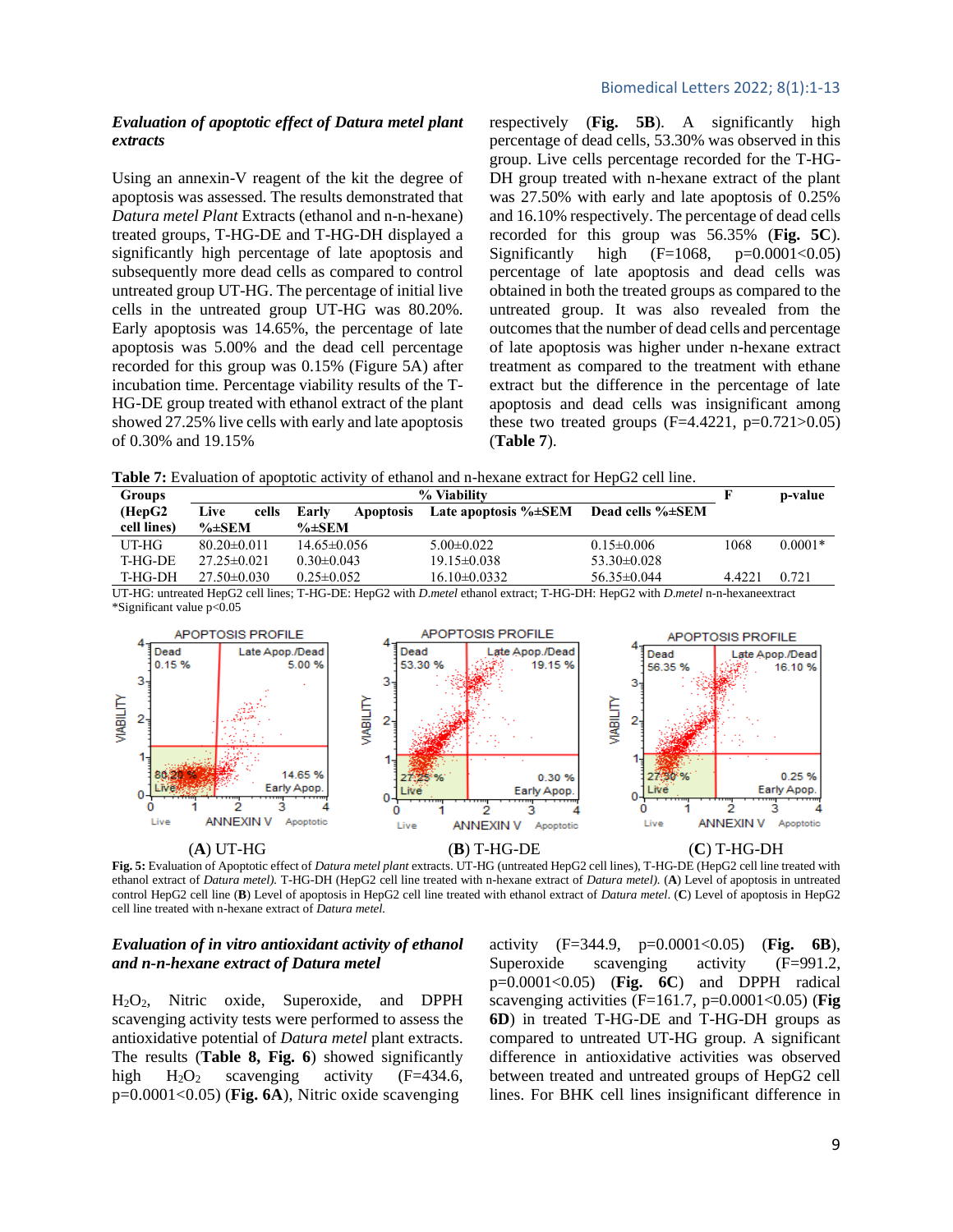$H<sub>2</sub>O<sub>2</sub>$  scavenging activity (F=3.000, p=0.1250>0.05) (Fig. 6A), Nitric oxide scavenging activity (F=4.000, p=0.0787>0.05) (**Fig. 6b**), Superoxide scavenging activity (F=1.474, p=0.3016>0.05) (**Fig. 6c**), and DPPH radical scavenging activities (F= 0.2418, p=0.7925>0.05) (**Fig. 6d**), was observed between treated T-BHK-DE, T-BHK-DH and untreated control group UT-BHK. Antioxidant levels were nearly the same in untreated and treated groups of BHK normal cell lines.

| Table 8: Evaluation of antioxidant activity of ethanol and n-hexane extract in vitro |  |  |                         |  |
|--------------------------------------------------------------------------------------|--|--|-------------------------|--|
|                                                                                      |  |  |                         |  |
| $\lambda$ utioridant Cuanna (HanC) soll $\lambda$ ba voluss E                        |  |  | n Value Crouse (DHV Ake |  |

| Antioxidant            | Groups (HepG2 cell | values<br>Abs        | $\mathbf{F}$ | p-Value   | Groups (BHK | Abs<br>values        | $\mathbf F$ | p-Value |
|------------------------|--------------------|----------------------|--------------|-----------|-------------|----------------------|-------------|---------|
| activity               | lines)             | $(\pm$ SEM)          |              |           | cell lines) | $(\pm$ SEM)          |             |         |
| $H_2O_2$               | UT-HG              | $0.5000 \pm$         | 434.6        | $0.0001*$ | UT-BHK      | $0.6267\pm$          | 3.000       | 0.1250  |
| scavenging             |                    | 0.05774              |              |           |             | 0.04410              |             |         |
| activity               | T-HG-DE            | $1.690 \pm$          |              |           | T-BHK-DE    | $0.6700 \pm$         |             |         |
|                        |                    | 0.02082              |              |           |             | 0.01155              |             |         |
|                        | T-HG-DH            | $1.770 \pm$          |              |           | T-BHK-DH    | $0.6867 \pm 0.00522$ |             |         |
|                        |                    | 0.02517              |              |           |             |                      |             |         |
| Nitric<br>oxide        | UT-HG              | $.5000 \pm$          | 344.9        | $0.0001*$ | UT-BHK      | $0.6233\pm$          | 4.000       | 0.0787  |
| scavenging             |                    | 0.05774              |              |           |             | 0.008819             |             |         |
| activity               | T-HG-DE            | $1.690 \pm$          |              |           | T-BHK-DE    | $0.6300 \pm$         |             |         |
|                        |                    | 0.02082              |              |           |             | 0.005774             |             |         |
|                        | T-HG-DH            | $1.770 \pm$          |              |           | T-BHK-DH    | $0.6500 \pm$         |             |         |
|                        |                    | 0.02517              |              |           |             | 0.005782             |             |         |
| oxide<br>Super         | UT-HG              | $0.6633\pm$          | 991.2        | $0.0001*$ | UT-BHK      | $0.6800 \pm$         | 1.474       | 0.3016  |
| scavenging             |                    | 0.01202              |              |           |             | 0.005774             |             |         |
| activity               | T-HG-DE            | $2.723 \pm$          |              |           | T-BHK-DE    | $0.6933\pm$          |             |         |
|                        |                    | 0.06227              |              |           |             | 0.01202              |             |         |
|                        | T-HG-DH            | $2.867\pm$           |              |           | T-BHK-DH    | $0.7000 \pm$         |             |         |
|                        |                    | 0.02404              |              |           |             | 0.005774             |             |         |
| DPPH radical           | UT-HG              | $0.5000 \pm 0.05774$ | 161.7        | $0.0001*$ | UT-BHK      | $0.5000 \pm$         | 0.2418      | 0.7925  |
|                        |                    |                      |              |           |             | 0.05774              |             |         |
| scavenging<br>activity |                    |                      |              |           |             |                      |             |         |
|                        | T-HG-DE            | $2.300 \pm$          |              |           | T-BHK-DE    | $0.5433\pm$          |             |         |
|                        |                    | 0.1155               |              |           |             | 0.06119              |             |         |
|                        |                    |                      |              |           |             |                      |             |         |
|                        | T-HG-DH            | $2.367\pm$           |              |           | T-BHK-DH    | $0.5567\pm$          |             |         |
|                        |                    | 0.03333              |              |           |             | 0.06173              |             |         |

UT-HG: untreated HepG2 cell lines; UT-HG: untreated BHK cell lines; T-HG-DE: HepG2with *D*.*metel* ethanol extract; T-BHK-DE: BHK with *D*.*metel* ethanol extract; T-HG-DH: HepG2 with *D*.*metel* n-hexane extract; T-BHK-DH: BHK with *D*.*metel* n- hexane extract; \*Significant value p<0.05

# **Discussion**

Natural medicines are thought to be safer than synthetic medicines, attracting human attention to natural medicines like phytotherapeutic agents and phytopharmaceuticals products [20]. This has sparked a renewed interest in the biological impacts of natural goods among scientists. Work on novel antitumorigenic chemicals, which have a strong effect on cancer cell growth, is expanding to address the problem of treatment resistance in many cancers. Although some medicines have little toxicity, they nonetheless impede the cancer cell's angiogenic capacity [21]. Currently, naturally occurring compounds, particularly those derived from plants, are seen as essential actors in the creation of new medicines for life-threatening illnesses. Furthermore, studies have shown that phytotherapeutic products rich in antioxidants might reduce the risk of cancer. As a result, there is a pressing need to identify novel anticancer drugs derived from plants with significant antioxidant activity [22]. The main goal of this

investigation was to discover if *Datura metel* extracts had any apoptotic, anti-proliferative, and antioxidative activities against the HepG2 cell line in comparison to the normal BHK cell line. Plant leaves extracts were extracted using ethanol and n-hexane as solvents. From the leaves of this plant, seven types of bioactive compounds were extracted among them flavonoids, tannins, and phenols are considered the most powerful anti-cancer agents. Many studies have shown that these chemicals have anticancer characteristics, as they can suppress tumor cell development, anti-proliferative, and cause apoptosis [23-26]. The present study also revealed the percentage yield of the plant under investigation, and it was revealed that n-hexaneextract yielded more percentage as compared to ethanol extract of the plant. The polarity of the solvents determines the yield, which is an indicator of the plants' medicinal significance. This outcome of the study was novel as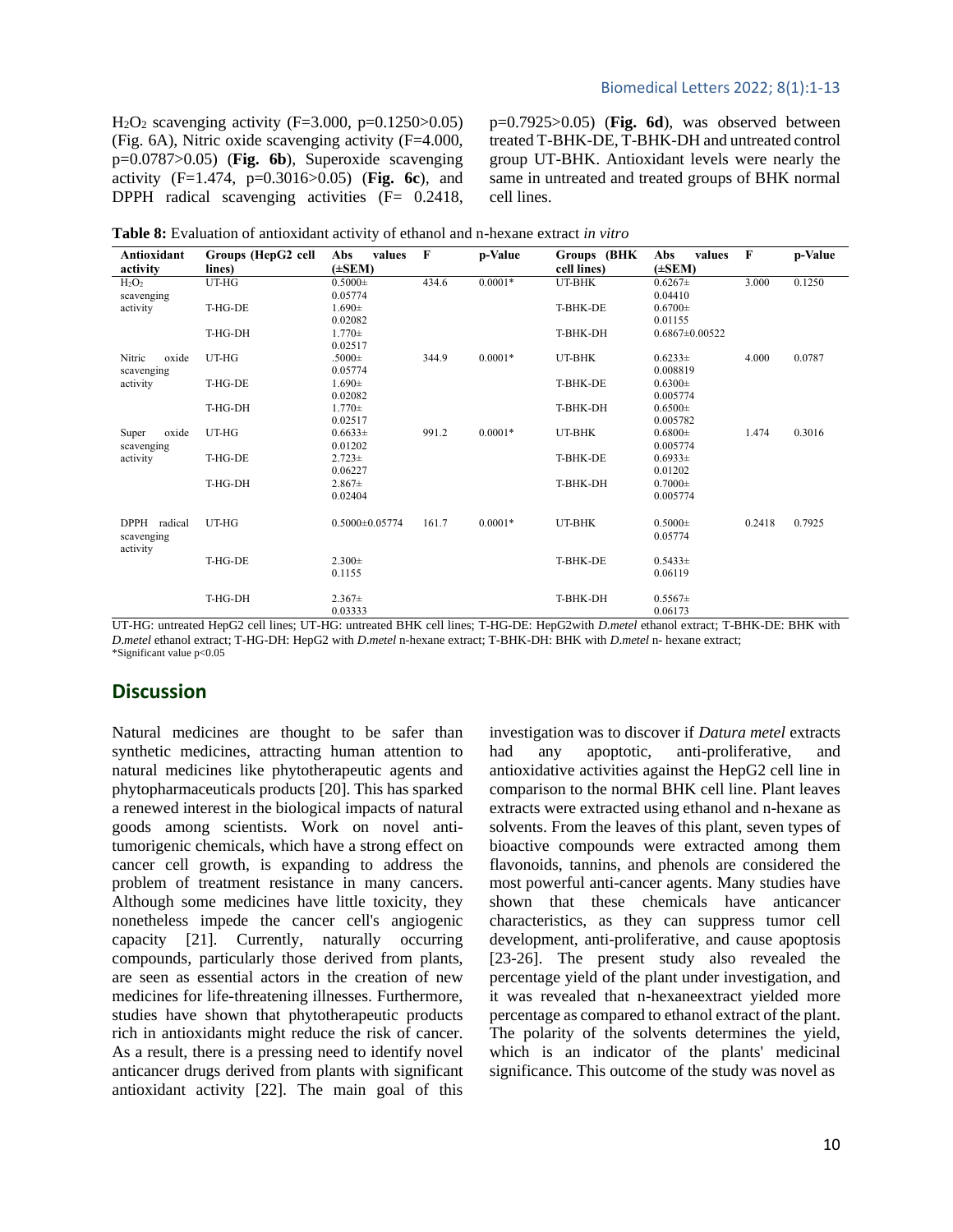

**Fig. 6:** Evaluation of the antioxidative activity of *Datura metel* extract in ethanol and n-n-hexane. UT-HG (untreated HepG2 cell lines), T-HG-DE (HepG2 cell line treated with ethanol extract of *Datura metel).* T-HG-DH (HepG2 cell line treated with n-hexane extract of *Datura metel).* (A)  $H_2O_2$  scavenging activity in HepG2 cell line. (a)  $H_2O_2$  scavenging activity in BHK cell line. (B) Nitric oxide scavenging activity in HepG2 cell line. (b) Nitric oxide scavenging activity in BHK cell line. (C) Superoxide scavenging activity in HepG2 cell line. (c) Superoxide scavenging activity in BHK cell line. (D) DPPH radical scavenging activity in HepG2 cell line. (d) DPPH radical scavenging activity in BHK cell line.

many other studies previously demonstrated that ethanol extracts of medicinal plants possessed more percentage yield as compared to any other solvent [27- 29].

The current study also evaluated apoptotic, and cytotoxic effects with antioxidative activities of *Datura metel* ethanol and extracts in vitro by using HepG2 and BHK cell lines. For this purpose, cytotoxicity level of plant extracts was measured by MTT assay. MTT is a positively charged tetrazolium salt that is reduced by living cells with an active metabolism, where it penetrates easily and produces formazan product (purple-colored). The MTT test evaluates cell viability because of its reductive activity, which allows it to enzymatically convert the tetrazolium molecule to water [16]. Our findings revealed that when HepG2 cells were treated with *Datura metel* extracts, their proliferation reduced considerably, but when BHK cells were treated with the extracts, their proliferation remained unaffected.

Additionally, additional cell viability tests, such as trypan blue and crystal violet, yielded comparable results. The proportion of dead cells in HepG2 cells following plant extract treatment was higher than the %age of dead cells in BHK cells and untreated HepG2 and BHK cells after the same treatment in a trypan blue test. Similarly, when BHK cells treatment was compared to HepG2 cell treatment, the amount of crystal violet absorbed by living cells was higher in the BHK group. This might be related to a decrease in angiogenesis, which limits cancer cell development. Anticancer medicines, as well as those derived from plants, typically work by triggering apoptosis in tumor cells. Plant-derived anticancer medicines have a

variety of modes of action, but the majority of them cause apoptotic kind of cell death, which can be intrinsic or extrinsic, and caspase and/or p53 dependent or independent processes [30, 31]. After treatment with plant extracts, annexin V staining indicates a significant proportion of apoptosis in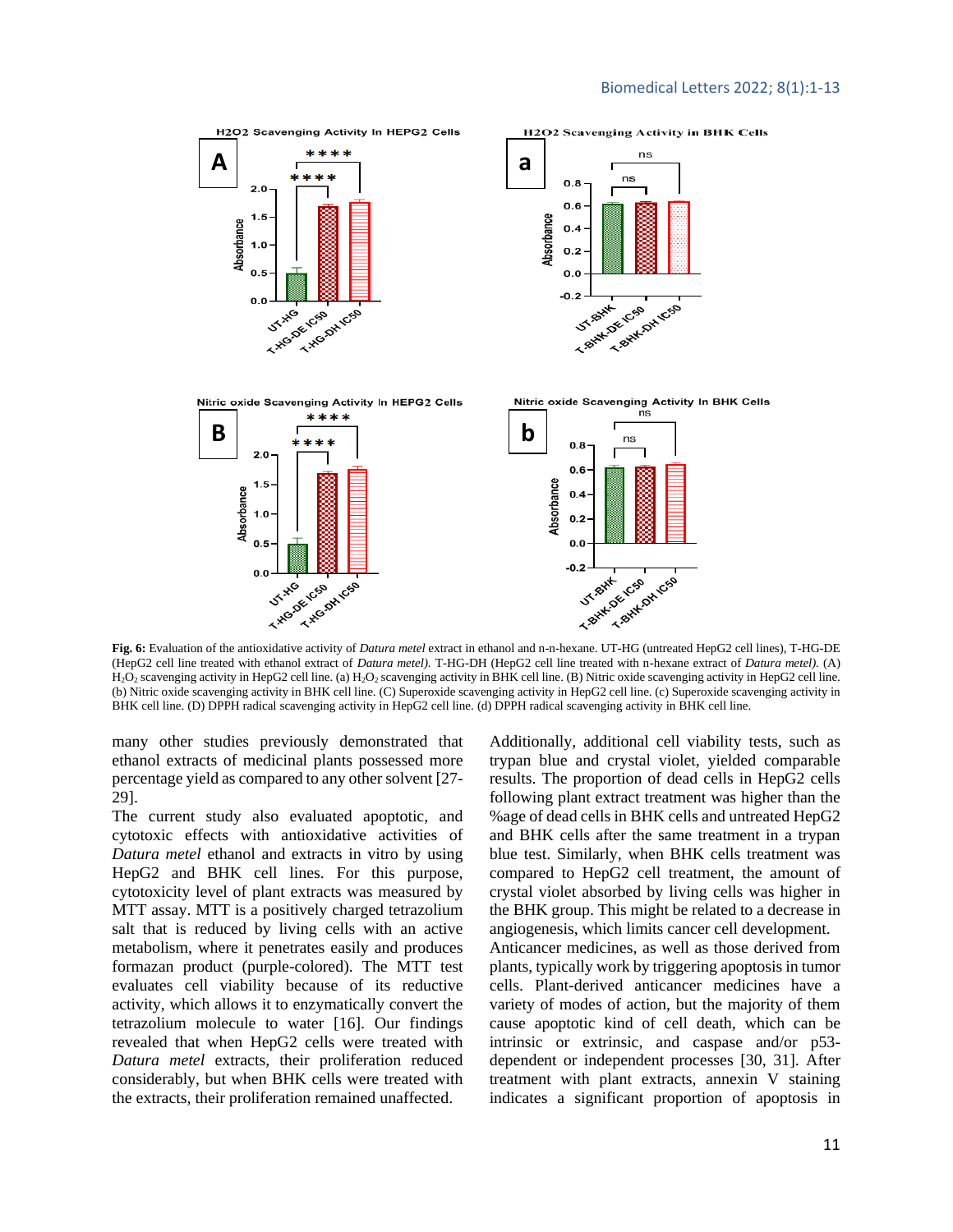several studies. When HepG2 cells were treated with ethanol and n-hexane extract of *Datura metel* it promoted apoptosis in HepG2 cells via annexin Vdependent mechanisms, resulting in an escalating apoptotic pattern. In the present study, it was observed that the n-hexane extract of the plants was more efficient in inducing apoptosis and cell cytotoxicity as compared to the ethane extract. BHK cell line, yielded non-significant findings in this experiment, indicating that these extracts do not increase apoptosis in normal cells, suggesting them as the ideal choice for anticancer treatment.

Oxidative stress causes a rise in reactive oxygen species (ROS), yet cancer cells can use this metabolic shift to protect themselves from apoptosis caused by oxidative damage, allowing for fast growth. Antioxidant enzymes have a favorable influence on cell proliferation, but when they are administered in conjunction with anti-proliferative treatment, they improve the efficacy of the therapy by lowering ROS levels [32]. When the HepG2 cells were treated with *Datura metel* extracts, H<sub>2</sub>O<sub>2</sub>, Nitric oxide, Superoxide, and DPPH scavenging activities were raised which reduced oxidative stress with the increase in anti-proliferative efficacy of the *Datura metel* extract as compared to the untreated HepG2 cells and normal BHK cells where no significant raised in scavenging activity was observed potent. Overall results of the current study revealed that both the ethanol and n-hexane leaves extract of the therapeutic *Datura metel plant* potentially have apoptotic, anti-proliferative, and antioxidative activities against the cancer cell line. The n-hexane extract however was proved to be more efficient in generating apoptotic, anti-proliferative, and antioxidative activities than ethanol extract of the plant.

# **Conclusion**

It was concluded from the current investigation that the *Datura metel* leaves extracts can induce apoptosis and reduce cancer cell growth while also increasing their antioxidant ability. Furthermore, the efficiency of leaves extract produced in n-hexane was considerably more efficient in terms of apoptotic, antiproliferative, and antioxidative activities against cancer HepG2 cell line as compared to the extract of plant in ethanol.

# **Acknowledgements**

The authors would like to pay acknowledgment to the Director, IMBB Institute, The University of Lahore for the provision of research facilities. We are highly grateful to Dr. Kalsoom Zaigham for helping us in data arrangement, analysis and thereby compiling this work. The authors are also thankful to the entire staff of the lab for their help in lab work.

# Conflict of interest

The authors declare no conflict of interest.

# **References**

- [1] Matejić JS, Stefanović N, Ivković M, Živanović N, Marin PD, Džamić AM. Traditional uses of autochthonous medicinal and ritual plants and other remedies for health in Eastern and South-Eastern Serbia. J Ethnopharmacol. 2020;261:113186.
- [2] Abd El-Wahab AE, Ghareeb DA, Sarhan EE, Abu-Serie MM, El Demellawy MA. In vitro biological assessment of Berberis vulgaris and its active constituent, berberine: antioxidants, anti-acetylcholinesterase, anti-diabetic and anticancer effects. BMC Complement Altern Med. 2013;13:218.
- [3] de Giffoni de Carvalho JT, da Silva Baldivia D, Leite DF, de Araújo LCA, de Toledo Espindola PP, Antunes KA, et al. Medicinal Plants from Brazilian Cerrado: Antioxidant and Anticancer Potential and Protection against Chemotherapy Toxicity. Oxid Med Cell Longev. 2019;2019:3685264.
- [4] Akhtar MF, Saleem A, Alamgeer, Saleem M. A Comprehensive Review on Ethnomedicinal, Pharmacological and Phytochemical Basis of Anticancer Medicinal Plants of Pakistan. Curr Cancer Drug Targets. 2019;19:120-51.
- [5] Abid F, Saleem M, Muller CD, Asim MH, Arshad S, Maqbool T, et al. Anti-Proliferative and Apoptosis-Inducing Activity of Acacia Modesta and Opuntia Monocantha Extracts on HeLa Cells. Asian Pac J Cancer Prev. 2020;21:3125-31.
- [6] Gezici S, Şekeroğlu N. Current Perspectives in the Application of Medicinal Plants Against Cancer: Novel Therapeutic Agents. Anticancer Agents Med Chem. 2019;19:101-11.
- [7] Khan T, Ali M, Khan A, Nisar P, Jan SA, Afridi S, et al. Anticancer Plants: A Review of the Active Phytochemicals, Applications in Animal Models, and Regulatory Aspects. Biomolecules. 2019;10.
- [8] Wong JH, Sze SCW, Ng TB, Cheung RCF, Tam C, Zhang KY, et al. Apoptosis and Anti-cancer Drug Discovery: The Power of Medicinal Fungi and Plants. Curr Med Chem. 2018;25:5613-30.
- [9] Teodor ED, Ungureanu O, Gatea F, Radu GL. The Potential of Flavonoids and Tannins from Medicinal Plants as Anticancer Agents. Anticancer Agents Med Chem. 2020;20:2216-27.
- [10] Alam W, Khan H, Khan SA, Nazir S, Akkol EK. Datura metel; A Review on Chemical Constituents, traditional